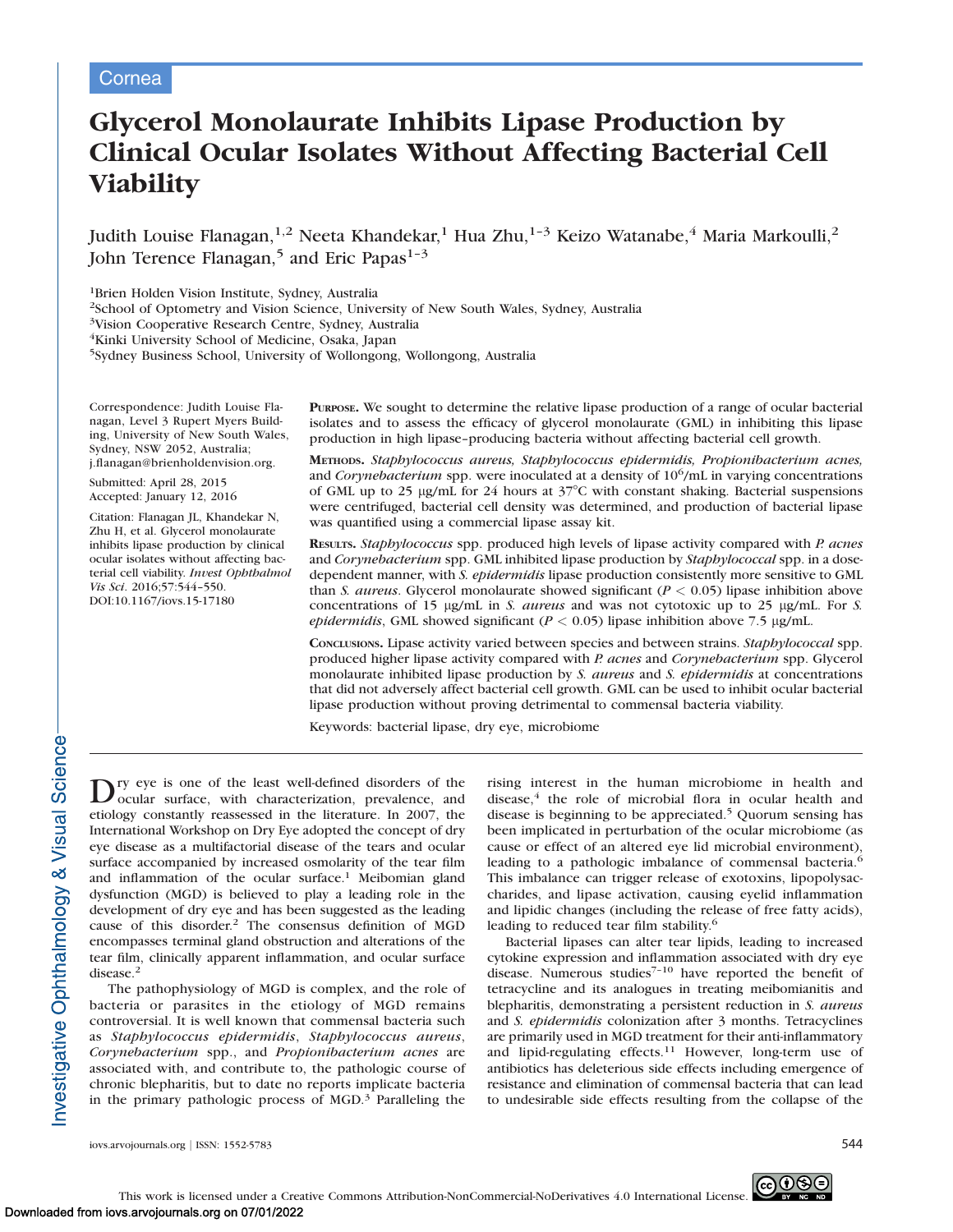eye's own immunodefense system.<sup>12</sup> The present study explores the potential of a compound that, in the absence of biocidal activity, inhibits bacterial lipases that can alter tear lipids.

Generally recognized as safe by the US Food and Drug Administration for topical use at doses up to  $100 \text{ mg/mL}$ ,<sup>1</sup> glycerol monolaurate (GML) is a fatty acid monoester that has long been used in the food and cosmetics industries as an emulsifier and preservative.<sup>14</sup> At concentrations lower than those required for biocidal action, GML blocks bacterial release of virulence factors including bacterial lipase.<sup>15</sup>

We sought to determine lipase production in a range of Staphylococcus spp., P. acnes, and Corynebacterium spp. ocular isolates and to characterize the inhibitory actions of GML on bacterial lipase production in the absence of biocidal activity.16 We found that lipase production varies in a speciesand strain-specific manner and that GML can inhibit lipase production without affecting bacterial cell viability.

## MATERIALS AND METHODS

#### Chemicals

Glycerol monolaurate was purchased from (Corden Pharma Pty Ltd., Liestal, Switzerland) and dissolved in 100% ethanol to a final stock concentration of 200 mg/mL and stored at  $-20^{\circ}$ C.

#### Growth of Bacterial Strains

In total, clinical isolates primarily comprising ocular commensal species were examined. These included 37 isolates of Staphylococcus aureus, 31 of Staphylococcus epidermidis, 25 isolates of Propionibacteria acnes, and 8 of Corynebacterium spp. regrown from frozen stocks on chocolate agar for 24 hours in an ambient air incubator or, for P. acnes, an anaerobic jar at  $37^{\circ}$ C.

#### Production of Bacterial Lipases

Single colonies were inoculated into 10 mL tryptone soy broth (TSB; Oxiod, Thermo Fisher Scientific Australia Pty Ltd., Adelaide SA, Australia) and incubated under the appropriate conditions. After 24 hours,  $OD_{660nm}$  was measured to assess bacterial growth. Extracellular lipase enzymes in the supernatant were separated from bacterial cells by centrifugation (956g, 10 minutes). Supernatants were collected and filtered through a 0.22-um filter to remove any residual bacterial cells and stored at  $-20^{\circ}$ C till further use.

#### Analyzing Lipase Activity

Lipase activity in culture supernatant (as a measure of lipase production) was quantified using a commercially available kit (QuantiChrom Lipase Assay Kit; BioAssay Systems, Hayward, CA, USA). The colorimetric assay was performed as per manufacturer's instructions. Lipase activity was measured in units per liter.

#### Lipase Enzymic Activity in the Presence of GML

Staphylococcus aureus 020 was streaked on chocolate agar plates and incubated at 37°C for 24 hours. Resulting colonies were inoculated into 3 mL TSB and incubated at  $37^{\circ}$ C for 24 hours. Resulting bacterial suspensions were centrifuged to collect supernatant (containing lipases). These fractions were then filtered through a  $0.22$ -µm filter to remove contaminating cell debris. To this ''conditioned'' supernatant was added GML up to 500 µg/mL. These supernatant  $+$  GML fractions were

incubated 24 hours at 37°C. Lipase assay detection was performed as described above. Control comprised filtered bacterial supernatant from S. aureus 020 was grown overnight in the presence of GML (20 µg/mL) and similarly assayed for lipase activity.

#### GML Inhibition of Bacterial Lipase Production

Two S. aureus and two S. epidermidis isolates with the highest lipase activities were selected and grown for 24 hours at  $37^{\circ}$ C in the presence or absence of GML  $(0-25 \mu g/mL)$  diluted in TSB. Lipase production (measured as lipase activity) was quantitated as above.

#### Statistical Analysis

The Kolmogorov-Smirnov test and the Shapiro-Wilk test were used to test for normality of lipase production between isolates of S. aureus, S. epidermidis, P. acnes, and Corynebacterium spp. To overcome limitations due to determined nonnormality or small sample size, bootstrapping (Statistical Package for Social Sciences; http://www-01.ibm.com/software/analytics/ spss/products/statistics/) was used to obtain unbiased estimates of 95% confidence intervals for the population median. Significant differences in lipase production of each of the four groups was determined using the nonparametric test of Oyeka and Okeh.17 This test is based on the statistic Q calculated from the ranks of items in the combined sample of size  $n = n1 + n2$ (where *n*1 and *n*2 are  $\geq$ 5)

$$
Q = \frac{12}{n(n+1)} \sum_{i=1}^{2} \frac{R_i^2}{n_i} - n(n+1),
$$

where  $R_i$  is the sum of ranks in the combined sample of items from sample *i*, and *Q* is asymptotically  $\chi^2$  distributed with one degree of freedom.

Lipase inhibition results are presented as mean  $\pm$  SD. The Student's t-test was performed for comparison of data comprising two groups at the  $P < 0.05$  level of significance.

### **RESULTS**

#### Bacterial Lipase Production

Levels of bacterial cell lipase production varied between species and within strains (Fig. 1). Because the distribution of lipase activities is positively skewed (Fig. 1) as determined by the Kolmogorov-Smirnov and Shapiro-Wilk tests, to determine significant differences in lipase production, we compared median lipase production (lower and upper 95% confidence limits, respectively; Fig. 2). Potential outliers as identified in the boxplot were included in our analysis as a more conservative test for significant differences because, as discussed by Hubert and Vandervieren,<sup>18</sup> the SPSS Boxplot procedure is based on the tacit assumption that the data are drawn from a normal distribution and, in the case of positively skewed distributions (as our data are), typically misclassifies approximately 8% of the higher end values as possible outliers.

Median lipase production for S. aureus was significantly different to medians of S. epidermidis, P. acnes, and Corynebacterium spp. Median lipase production for S. epidermidis was similarly significantly different to median production for each of the other bacterial groups tested (Fig. 2). The difference in median lipase production for P. acnes and Corynebacterium spp. did not reach significance. Similarly, median lipase production was highest in S. aureus, followed by S. epidermidis isolates, P. acnes, and Corynebacterium spp.,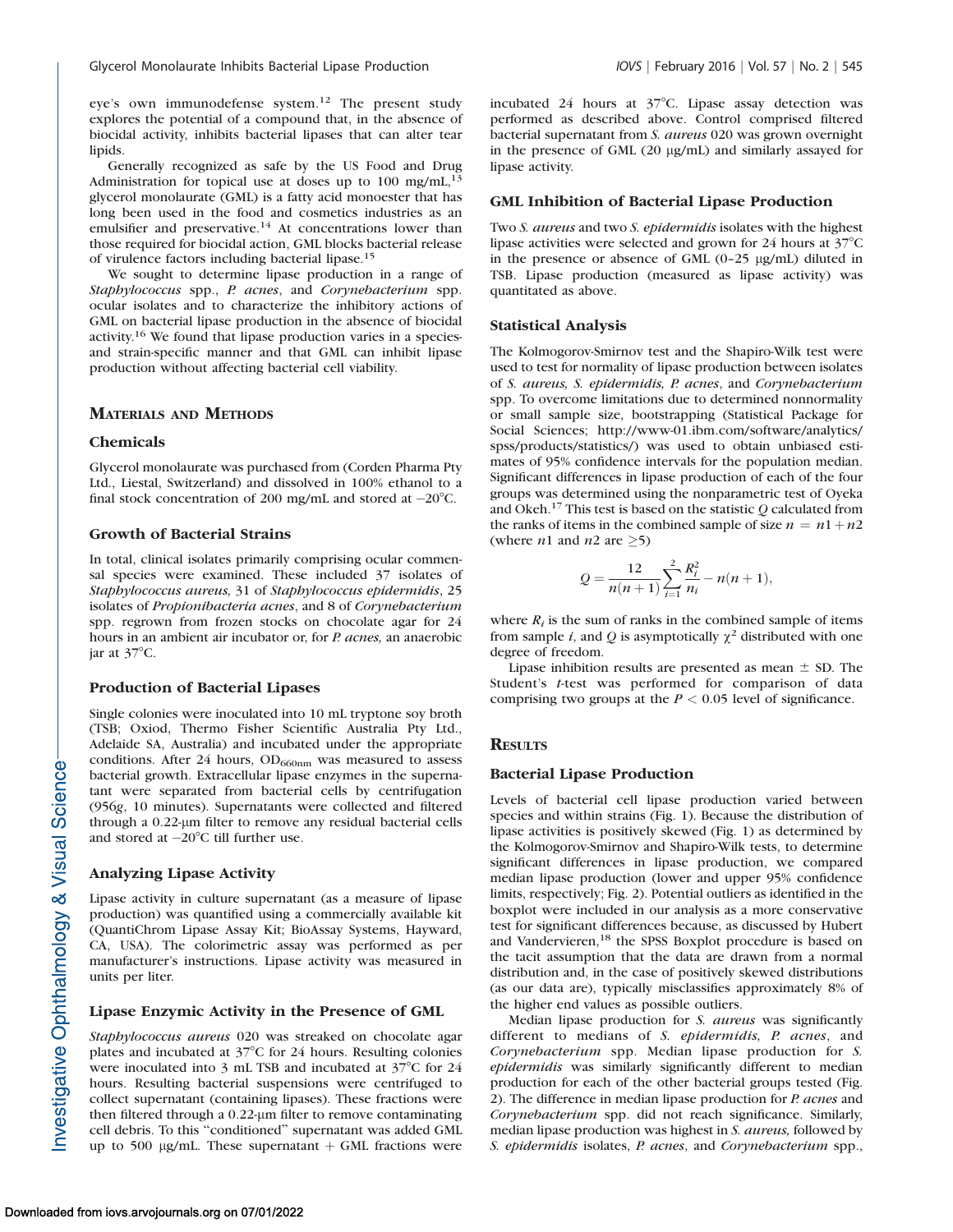

FIGURE 1. Lipase activity histograms showing distribution of lipase production in clinical isolates (A) S. aureus, (B) S. epidermidis, (C) P. acnes, and (D) Corynebacterium spp.

respectively. Lipase production by Staphylococcus spp. was generally much higher than that of P. acnes and Corynebacterium spp. isolates. Because lipase production by P. acnes and Cornyebacterium spp. was minimal, none of these isolates were tested further.

## Determination of Lipase Enzyme Stability in the Presence of GML

We sought to determine the mode of action of GML: whether inhibition of lipase production or inhibition of lipase activity (Fig. 3). In the presence of conditioned supernatant containing bacterially expressed lipase from overnight cultures (S. aureus 020), increasing concentrations of GML had no inhibitory effect on lipase activity. This is in stark contrast to the inhibition of lipase production evident in the bacteria control in which S. aureus was grown overnight in the presence of  $GML$  (20  $\mu$ g/mL). That there was little lipase activity detected when *S. aureus* was grown in the presence of GML compared with the lipase activity remaining in the supernatants containing expressed lipase incubated with GML illustrates the mechanism of action of GML resides in inhibition of production rather than inhibition of lipase activity per se.

## GML Inhibition of Bacterial Growth

Bacterial toxicity of GML was titrated to determine the bacteriocidal threshold. We chose to monitor the bacteriocidal activity of increasing concentrations of GML on the two highest lipase producing isolates from S. aureus and S. epidermidis, respectively: S. aureus 020 and 134, and S. epidermidis 001 and 024. We observed that growth of both clinical isolates of S. aureus remained unaffected in the presence of GML up to 25 µg/mL (Fig. 4A). Staphylococcus epidermidis exhibited a strain-dependent sensitivity to the growth inhibition of GML, with S. epidermidis 024 exhibiting a slight decline in growth when incubated in concentrations of GML greater than 15 µg/mL (Fig. 4B).

## Effect of Varying Concentrations of GML on Bacterial Lipase Production

Glycerol monolaurate exerted a dose-dependent inhibition of bacterial lipase production by S. aureus 020 and 134 (Fig. 4A) and S. epidermidis 001 and 024 (Fig. 4B). Glycerol monolaurate concentrations of 15 µg/mL and above induced significant ( $P < 0.05$ ) inhibition of lipase production by both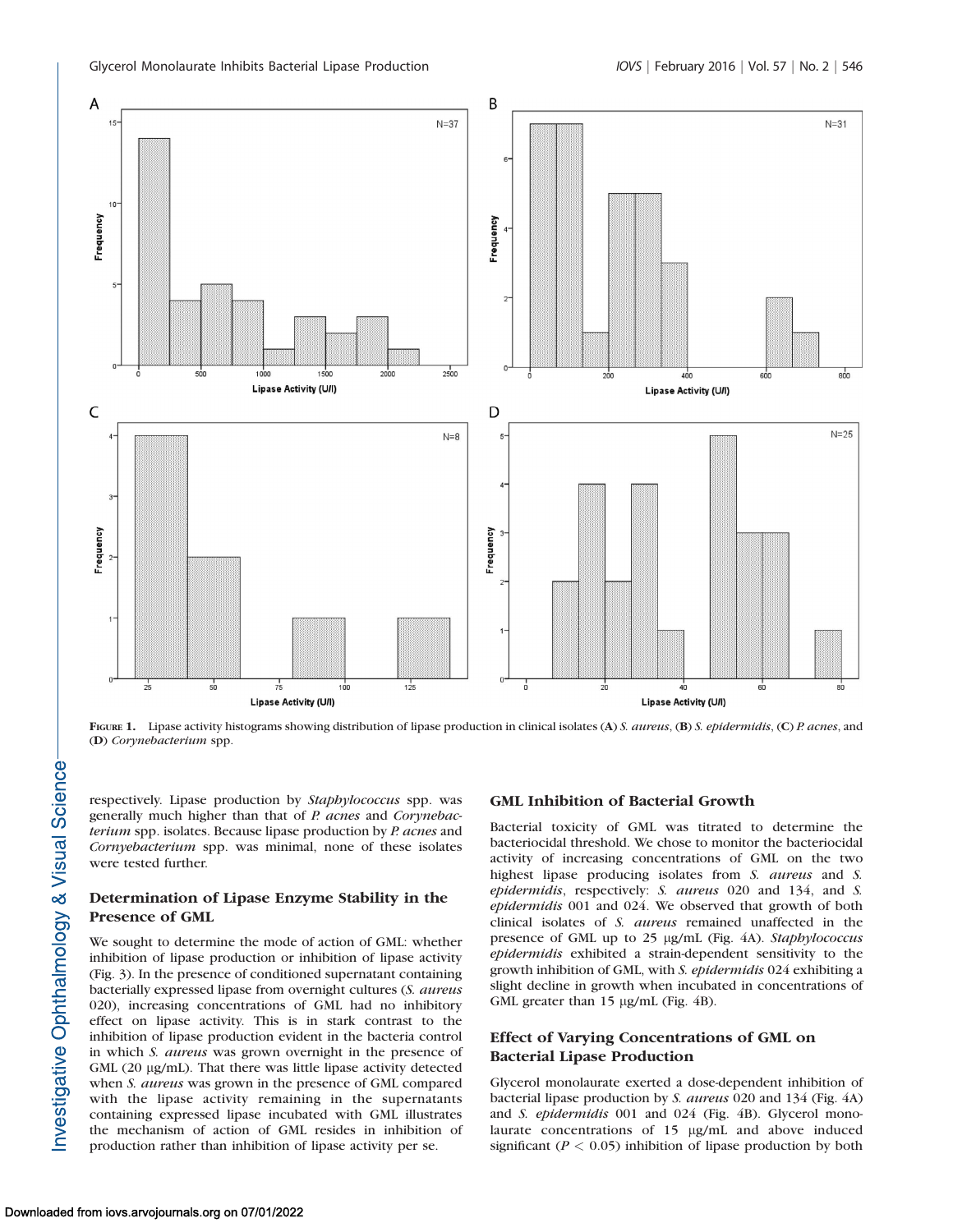

| <b>Species</b>      | Sample Median | LCL95% for Median* | UCL95% for Median* |
|---------------------|---------------|--------------------|--------------------|
| S. aureus.          | 359           | 223                | 834                |
| S. epidermidis      | 210           | 100                | 252                |
| P. acnes            |               | 26                 | 48                 |
| Coymebacterium spp. | 38            |                    | 83                 |

FIGURE 2. Lipase activity of clinical isolates. Box plot showing relative lipase activities of S. aureus, S. epidermidis, P. acnes, and Corynebacterium spp. Lipase activity was determined as in Materials and Methods. \* and # indicate significant difference  $P < 0.05$  from each of the other groups.

S. aureus strains; lipases were reduced by approximately 60% in the presence of GML at 15  $\mu$ g/mL and almost 90% at 25  $\mu$ g/ mL GML.

Staphylococcus epidermidis lipase production was consistently more sensitive to GML than were *S. aureus* isolates. Glycerol monolaurate at 10 µg/mL for S. epidermidis 001 and as low as 5 µg/mL for S. epidermidis 024 significantly ( $P <$ 0.05) reduced bacterial lipase production relative to no GML. The lipase inhibition was concentration dependent for both strains.

## **DISCUSSION**

Lipase production activities were determined for S. aureus, coagulase-negative staphylococci, P. acnes, and Corynebacterium spp. The level of bacterial lipase activity varied widely between the ocular species and strains examined: P. acnes and Corynebacterium spp. produced relatively low lipase activity, whereas the Staphylococcus spp. produced relatively high lipase activities.

The finding of low lipase production by  $P$ . acnes and Corynebacterium spp. is interesting in light of evidence from Lee et al.<sup>19</sup> that, in blepharitis subjects, the relative abundance of P. acnes in the ocular microbiome was decreased compared with healthy subjects, whereas that of Staphylococcus spp. was increased. In an earlier study,<sup>20</sup> Corynebacterium spp. were more likely to be detected in patients suffering from blepharitis who presented without dry eye than those blepharitis patients with dry eye. The species we examined in the present study are the most frequently isolated from blepharitis patients.<sup>21</sup>

Our observations are consistent with the idea that a higher proportion of low lipase producing bacteria might be protective against tear film lipid degradation. Conversely, an overrepresentation of high lipase–producing bacteria might destabilize the tear film. In the present study, S. aureus and S. epidermidis showed a divergent range of lipase activities, with S. aureus generally exhibiting higher lipase activities than the S. epidermidis isolates. It has been proposed that S. epidermidis might have evolved not to cause disease but to maintain a benign relationship with the host<sup>22</sup> and further, might play a probiotic role in preventing colonization by more severe pathogens, such as *S. aureus*.<sup>23</sup>

Culture independent analyses of the ocular microbiome—in contrast to the relatively low culturable bioburden on the eye—are reporting a robust community of complex dynamics.19 As with other regions of the body, microbial dysbiosis characterized by shifts in populations and a loss of species diversity—a feature of chronic disease<sup>24</sup>—can occur in the ocular microbiome. How these communities shift in chronic dry eye is a matter of great interest. Zegans and Van Gelder<sup>25</sup>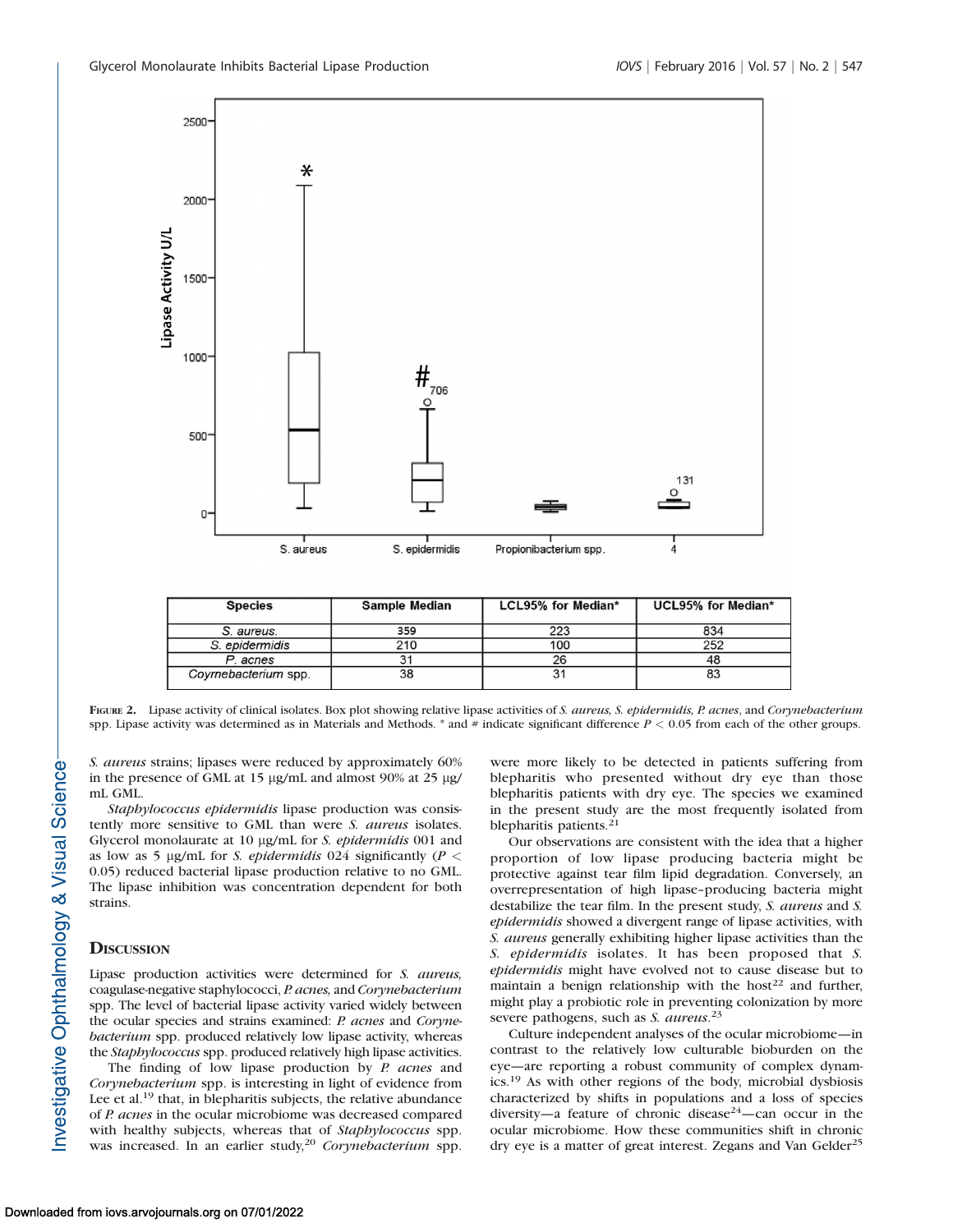

FIGURE 3. Stability of bacterial lipase enzyme activity in the presence of GML. Filtered supernatant from overnight cultures of S. aureus 020 grown in the absence of GML was incubated with increasing concentrations of GML, and lipase activity was assessed. Control culture S. aureus 020 was grown in the presence of GML (20 µg/mL), and lipase activity was similarly assessed.

recently suggested that many idiopathic ocular disorders, including dry eye disease, that are characterized by an inflammatory component might be in part due to dysregulation of the ocular microbiota and the concomitant release of specific toxins or the triggering of a large immune response. This is consistent with our hypothesis of the contribution of dysregulation of lipase-producing commensal bacteria to the etiology of dry eye disease. Staphylococcus epidermidis (a ubiquitous constituent of commensal microflora<sup>26</sup>), along with the more virulent S.  $aureus$ ,  $^{22}$  can become opportunistic under the appropriate conditions. Exploring dry eye disease in terms of a tipping point in the ecologic balance of the ocular microbiota might shed new light on this disorder. We previously reported (Zhu H, et al. IOVS 2013;54:ARVO E-Abstract 926) that in normal subjects (without dry eye or other ocular disease), the average number of bacteria recovered from eyes of younger females was lower than that of older females or males and that this reduced bacterial burden correlated with clinical measures of increased meibum quality and function.

Lipase inhibitors exert a specific bacteriostatic action on Gram-positive bacteria through a delay in growth initiation and a decrease in maximum growth achieved.27,28 Concentrations at which GML was observed to inhibit growth are in keeping with previous reports of minimal inhibitory concentrations (between 10 and 63 µg/mL) of GML against S. aureus strains; the magnitude of the range was ascribed to inherent strain variation, inoculum size, and culture conditions.13,16,28,29

Bacterial lipases in growing culture can hydrolyze GML to lauric acid.14 Lauric acid is more stable in the presence of bacterial lipases and similarly inhibits staphylococcal exoprotein production.14 In the skin, lauric acid is released from sebaceous triglycerides through bacterial lipase action,<sup>30</sup> acting to protect against pathogens and drying. We speculate that a similar action might occur in the tear film and meibomian triglycerides once the meibum has been exposed to the ocular microbiota and that a balanced presence of lipase producing S. epidermidis is part of a healthy ocular environment. Bacteriostasis could check overgrowth of opportunistic pathogens and help rebalance the commensal microflora, producing sufficient lipase to effect a steady concentration of lauric acid (as a product of hydrolysis of meibum) while limiting deleterious lipase action on tear film stability. In support of this, in 1982, Doughtery and McCulley<sup>31</sup> reported significantly reduced amounts of C12:0 fatty acids in mixed seborrheic/staphylococcal blepharitis and meibomian seborrheic blepharitis compared with normals, whereas recently, Arita et al. $32$  reported the presence of C12:0 fatty acids in meibum of dry eye patients and indicated a continual decrease of this fatty acid species as meibum moved from clear to cloudy to yellow, suggesting that healthier meibum is associated with increased concentration of C12:0 fatty acids.

Tetracycline analogues have been used to treat dry eye symptoms.<sup>8</sup> The mechanism of action of these analogues in treating meibomianitis is not yet fully elucidated; however, tetracycline analogues are known to inhibit bacterial lipase activity, inducing a concomitant reduction in free fatty acids generated from hydrolysis of wax and sterol esters.10,33,34 As it is well known that long-term use of antibiotics has deleterious consequences including increased resistance and a potentially catastrophic shift in the commensal flora, lipase inhibition in the absence of antimicrobial action is preferable.

Use of GML to reduce virulence factors in toxic shock syndrome has shown GML does not alter mucosal or microflora integrity and stabilizes mammalian cell membranes leading to reduced production of proinflammatory cytokines from epithelial cells.35,36 As GML is safe for use on skin and mucosal surfaces<sup>13</sup> and is considered to be an ocular nonirritant,  $37$  it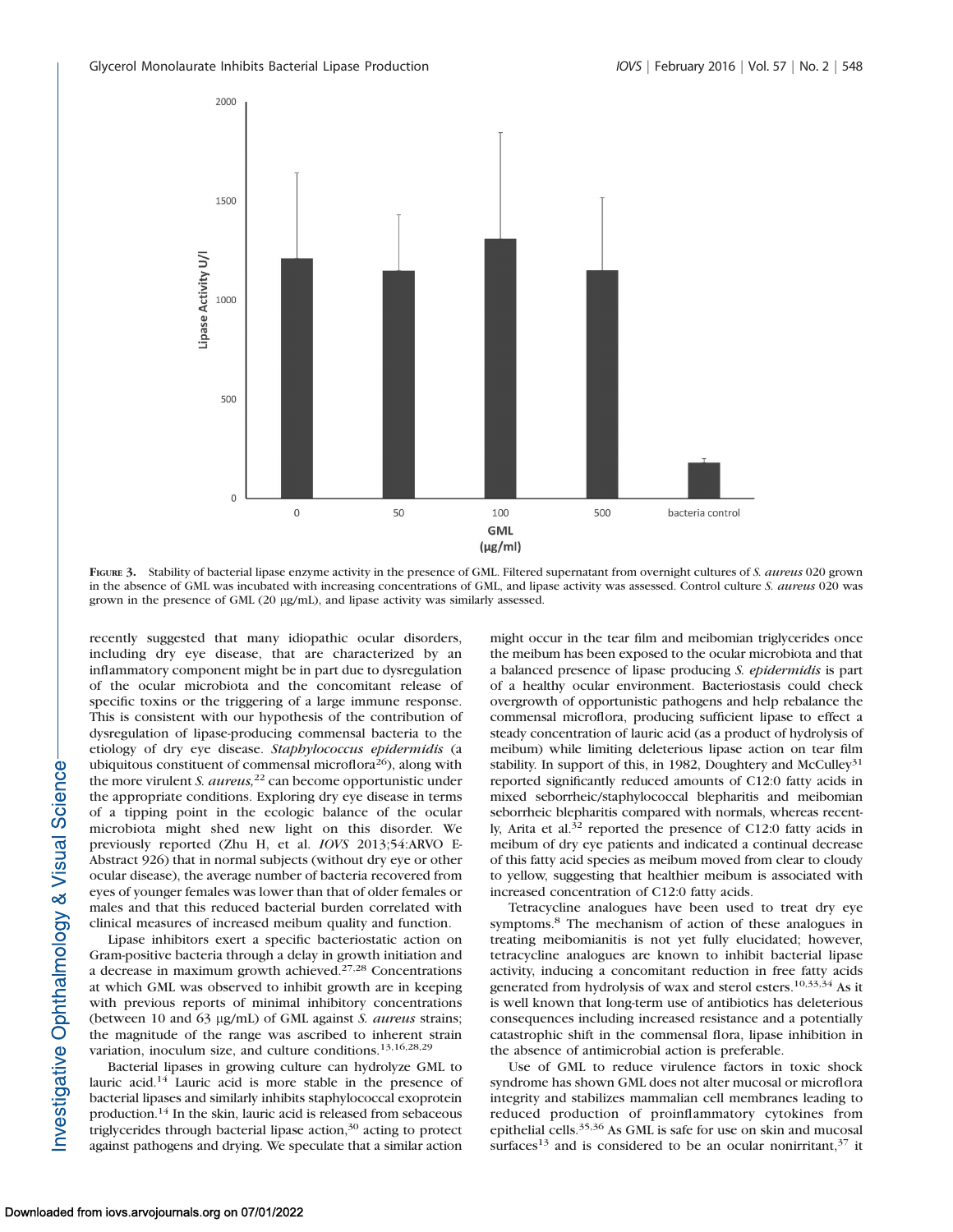

FIGURE 4. Effect of increasing concentrations of GML on bacterial cell viability and lipase production. (A) Glycerol monolaurate proved nontoxic to S. aureus 020 and S. aureus 134 up to 25 µg/mL GML and inhibited the bacterial lipases in a dose-dependent manner.  $*$  and  $#$ indicate significant differences ( $P < 0.05$ ) in the lipase production in the presence of GML by S. aureus 020 and S. aureus 134, respectively, compared with their lipase production in the absence of GML.  $\blacksquare$  S. aureus 020  $\blacksquare$  S. aureus 134  $\blacktriangle$  S. aureus 020 growth  $\times$  S. aureus 134 growth. (B) Glycerol monolaurate was nontoxic to S. epidermidis 001 and 024 up to a concentration of 15 µg/mL. Glycerol monolaurate inhibited the bacterial lipases in a dose-dependent manner. \* and # show significant differences ( $P < 0.05$ ) in the lipase production in the presence of GML by S. epidermidis 001 and S. epidermidis 024, respectively, compared with their lipase production in the absence of GML.  $\blacksquare$  S. epidermidis 001  $\blacksquare$  S. epidermidis 024  $\blacktriangle$  S. epidermidis 001 growth  $\times$  *S. epidermidis* 024 growth.

could potentially play a role in protecting against bacterially mediated tear film instability.

The role of lipases in bacterial pathogenesis is incompletely understood; however, these enzymes are thought to contribute to overall fitness of the pathogens by providing a nutrition source and releasing fatty acids to which the bacteria can adhere.<sup>26,38</sup> Additionally, S. *epidermidis* lipases appear to play a role in limiting colonization by S. aureus, and S. aureus lipases interfere with phagocytosis of S. aureus by granulocytes.<sup>39</sup> Controlling lipase production that results from overgrowth of opportunistic pathogens could reduce overall fitness of these bacteria and assist in rebalancing the ocular microbiome.

Interestingly, Dave et al.<sup>40</sup> provide evidence that efficacy of azithromycin administration for blepharitis might not be due to its antibacterial properties but more from the outcompeting of S. aureus by S. epidermidis, suggesting that azithromycin renders S. aureus "less fit" relative to S. epidermidis. Application of GML to the ocular surface might similarly affect

the fitness of the higher lipase producer (S. aureus) relative to that of S. epidermidis.

As eloquently expressed by Andersen et al.: ''To study bacterial cells, we must remove them from the host environment. . .which may release them from selective pressures that we wish to understand."<sup>41</sup> Bacterial virulence factors (including S. aureus lipases) are regulated largely through quorum sensing.<sup>42</sup> As such, expression of virulence determinants in isolated strains could differ substantially compared with behaviors within the context of community.

Hence, a limitation of the present work is the determination of bacterial lipase production by isolated strains. Because more than  $600$  genera<sup>43</sup> have been identified from conjunctiva of healthy subjects, in vitro modeling of community interactions would be extremely complex. Whole community shotgun genomics or proteomics with in silico analysis of potential community interactions could offer a powerful alternative.<sup>44,45</sup> In addition, studying lipase production and the influence of GML in the context of the dynamics of the in vivo bacterial community is a natural extension of these investigations.

The significant finding in our study is that GML inhibits lipase production by S. aureus and S. epidermidis at low concentrations without adversely affecting bacterial cell growth and thus potentially could be used in vivo to inhibit lipases produced by ocular isolates without proving detrimental to commensal bacteria, leading to a more stable tear film. Judicious choice of a bacterial lipase inhibitor that protects the commensal ocular flora could potentially reduce the progression of dry eye disease. Improved understanding of the dynamics of the ocular microbiome in health and disease, including the role of bacterial lipases and the action of GML in vivo, might add considerably to our understanding of dry eye disease.

#### Acknowledgments

The authors thank Rani Bandara and Amali Ariyavidana for excellent technical assistance.

Supported by the Brien Holden Vision Institute.

Disclosure: J.L. Flanagan, P; N. Khandekar, None; H. Zhu, P; K. Watanabe, None; M. Markoulli, None; J.T. Flanagan, None; E. Papas, None

#### References

- 1. Lemp MA, Baudouin C, Baum J, et al. The definition and classification of dry eye disease: Report of the Definition and Classification Subcommittee of the International Dry Eye Workshop (2007). Ocul Surf. 2007;5:75–92.
- 2. Nichols KK, Foulks GN, Bron AJ, et al. The International Workshop on Meibomian Gland Dysfunction: Executive summary. Invest Ophthalmol Vis Sci. 2011;52:1922–1929.
- 3. Geerling G, Tauber J, Baudouin C, et al. The International Workshop on Meibomian Gland Dysfunction: Report of the Subcommittee on Management and Treatment of Meibomian Gland Dysfunction. Invest Ophthalmol Vis Sci. 2011;52:2050– 2064.
- 4. Cho I, Blaser MJ. The human microbiome: At the interface of health and disease. Nat Rev Genet. 2012;13:260–270.
- 5. Miller D, Iovieno A. The role of microbial flora on the ocular surface. Curr Opin Allergy Clin Immunol. 2009;9:466-470.
- 6. Veldman P, Colby K. Current evidence for topical azithromycin 1% ophthalmic solution in the treatment of blepharitis and blepharitis-associated ocular dryness. Int Ophthalmol Clinics. 2011;51:43–52.
- 7. Aronowicz JD, Shine WE, Oral D, Vargas JM, McCulley JP. Short term oral minocycline treatment of meibomianitis. Br J Ophthalmol. 2006;90:856–860.